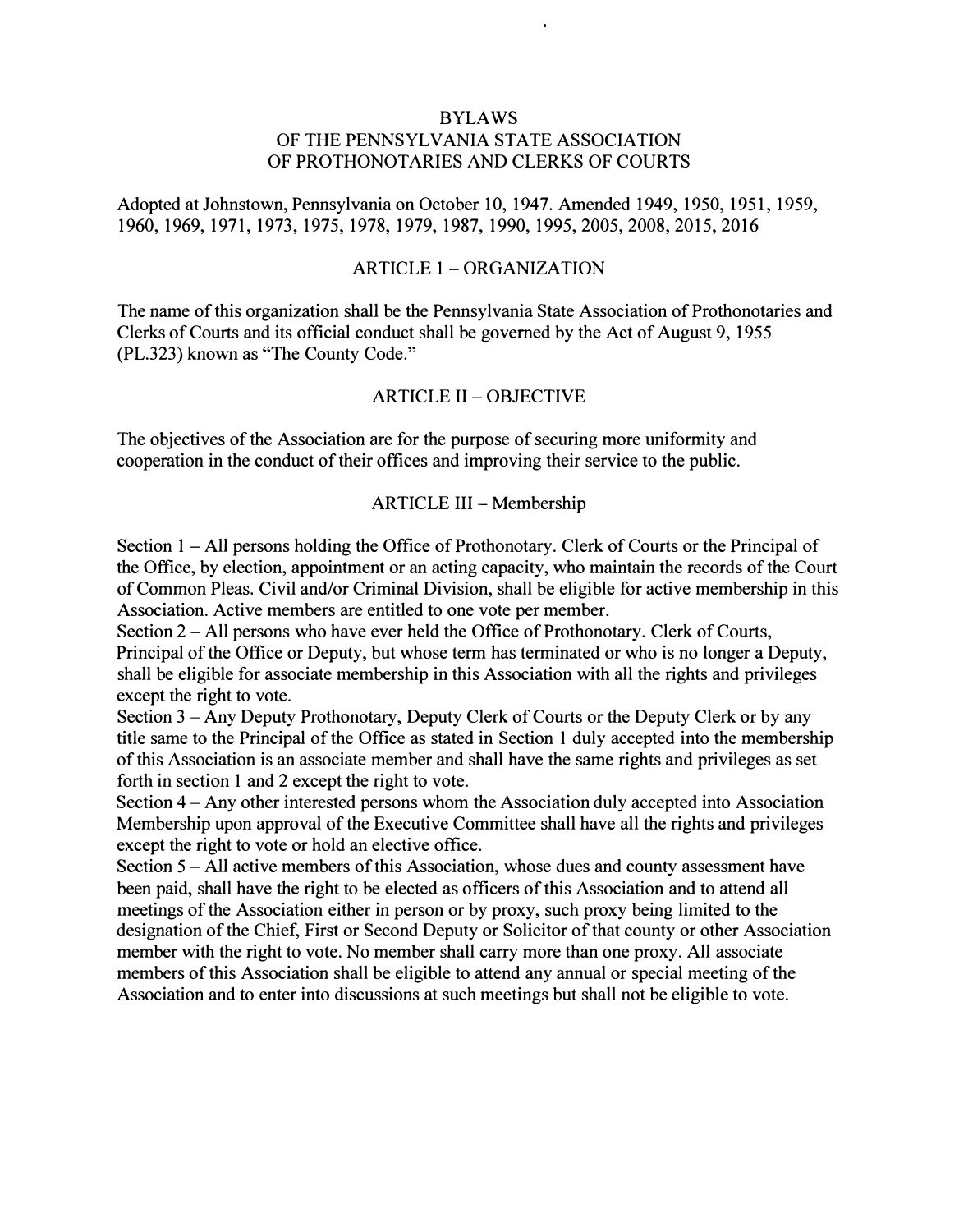### ARTICLE IV - ANNUAL CONFERENCE

The Association shall hold an Annual Conference within the State during the week of June ending with the last Saturday in June, beginning in 2018. The corresponding year's President, with the approval of the Executive Board, shall select the place of said conference; however, the date shall not be changed without prior approval of the Executive Board. Upon the approval of the Executive Board regarding a change in conference dates the Secretary of the Association shall promptly notify the membership of said change by electronic mail or paper.

## ARTICLE V - OFFICERS

Section 1 – The Officers of the Association shall consist of a President, a First Vice President, a Second Vice President, a Secretary, and a Treasurer. All the Officers shall be elected by the ballots of members present, and the Officers shall be elected for the ensuing year at the Annual Conference and those officers' terms shall begin upon administration of the oath. The Secretary and Treasurer may receive compensation in amounts to be determined by the Executive **Committee** 

Section 2 - All Officers and Board Members shall be active officials. In the case that no active member is interested in the Secretary or Treasurer positions, then an associate member can serve in that capacity.

Section 3 – No member can be an Officer or a member of the Executive Committee in this Association if that member concurrently holds an elected or appointed county, state, or federal office, other than in those cases where dual offices are authorized by law.

# ARTICLE VI - DUTIES OF THE PRESIDENT

The President shall be the Chief Executive Officer of the Association. The President shall exercise powers and perform the duties usually incident to a Chief Executive Officer, shall be exofficio member of all committees, shall preside at all sessions of the Annual Convention, shall appoint active members of the Association to all committees and may change personnel of any committee, shall countersign all orders drawn upon the Treasurer for the payment of money from the funds of the Association, and shall annually appoint a person to stand in the stead of the Secretary and Treasurer in the even these Officers are unable to perform their duties during their term of office. In addition to the exercise of the duties authorized herein, the President of the Association shall be responsible to communicate the official position of the Association on all matters including but not limited to legislative matters as may be required from time to time. Prior to communicating the official position of the Association, a poll of the members of the Association shall be taken. A poll of the members may only be taken upon authorization from the Executive Committee at anytime other than the annual meeting. The official position of the Association shall be that position of the majority of the members of the Association authorized to vote and in good standing pursuant to Article III - Membership. The President shall consult with the chair of the appropriate standing committee prior to polling the membership and shall direct the committee to provide sufficient information to the membership prior to taking a poll of the members so the members are informed on the matter that is the subject of the poll. The means of polling shall be at the discretion of the Executive Committee. The vote of each member voting in the poll shall be recorded in roll call form and the roll call vote shall be reported to the membership.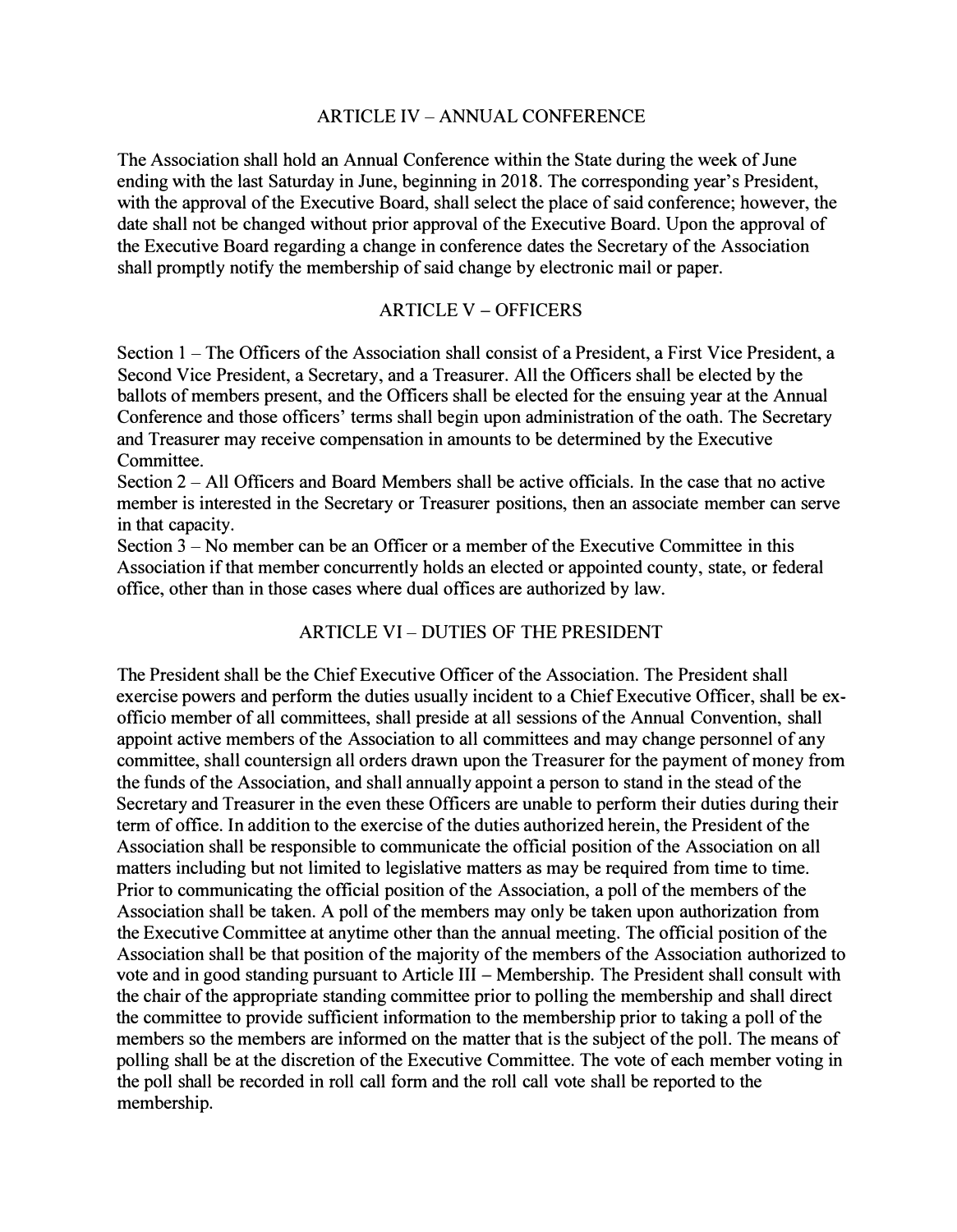# ARTICLE VII - DUTIES OF THE FIRST VICE PRESIDENT

In the absence or the inability of the President to preside over the meetings of the organization or fulfill the duties herein before prescribed to the office of the President, these duties shall be performed by the First Vice President.

# ARTICLE VIII - DUTIES OF THE SECOND VICE PRESIDENT

In the event of the absence of the President or First Vice President, or the inability of either to attend their duties, the duties are functions of the office shall be exercised by the Second Vice President.

# IX- DUTIES OF THE SECRETARY

The Secretary shall attend all sessions of the Annual Conference of the Association and all meetings of the executive Committee or any meeting when requested by the President and keep accurate records of the proceedings of said conference or of said committee. Said minutes of those sessions and meeting shall be transcribed and given to the President for approval within three weeks after such session or meeting. The Secretary shall be the custodian of the Policy of Insurance and the bond for the Treasurer and any other bond or bonds of the Association.

# ARTICLE X- DUTIES OF THE TREASURER

The Treasurer shall collect the annual Association Dues from each of the various counties within the state and shall be the custodian of all funds of the Association, shall keep a record of all monies received, and shall honor and pay requests/invoices approved by the President from the funds of the Association. The Treasurer shall deposit all funds of the Association in a bank or banks selected with approval by the Executive Committee. The Treasurer shall provide detailed accounting reports at Executive Board meetings, or whenever requested by the Board, along with copies of current bank statements. A previous conference report and annual report of the Association are provided to all members at the annual conference. All financial records of the Treasurer are audited annually by the Audit Committee who is appointed by the President. The Treasurer shall give to the Association good and sufficient bond, with a surety company as surety, in such amount as the Executive Committee may designate; said bond shall provide for faithful accounting for all funds of the Association. The premium on the Treasurer's bond shall be paid by the Association.

## ARTICLE XI - COMMITTEES AND DUTIES

Section 1 – The Executive Committee shall consist of all Elected Officers of the Association, the immediate Past President and six (6) other members of the Association who shall be elected at the Annual Conference. The six (6) elected shall be voting members of the Association. The duties of the Executive Committee shall be to act with full power for the Association in case of emergency. The Executive Committee may appoint a Solicitor for the Association and approve the Solicitor's retainer.

Section 2 – The Legislative Committee shall consist of nine (9) persons to be appointed by the President. One (1) person shall be from each of the nine (9) regions, said regions to be designated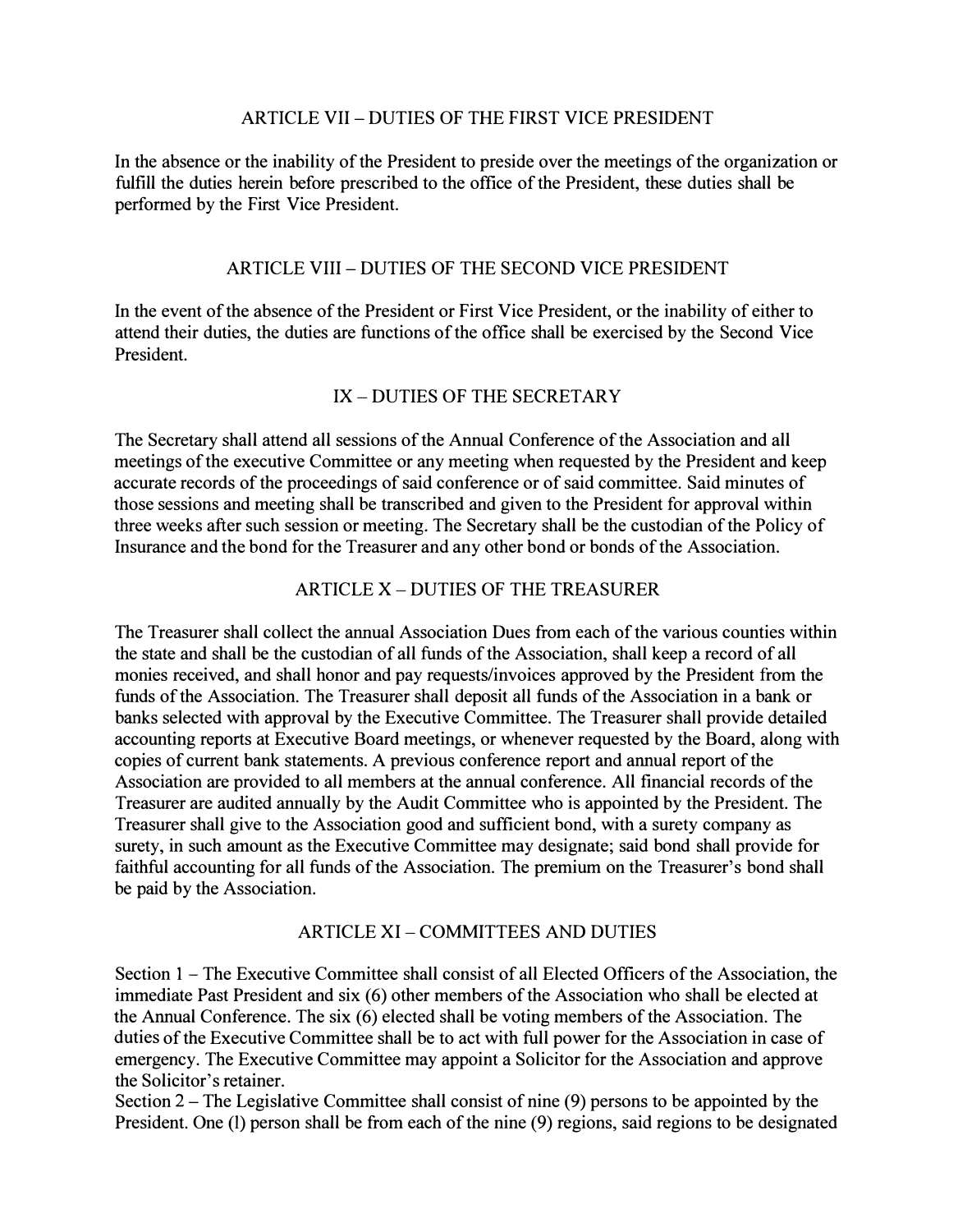by the Executive Committee. From the nine (9) persons so appointed, the President shall designate three (3) as representatives plus one (1) alternate to the Pennsylvania State Association of Elected County Officials (P.S.A.E.C.O.) The Legislative Committee shall have charge of all proposed legislation approved by the Association and shall submit to the Association at its Annual Conference proposed bills for consideration of the Association for introduction at the next session of the Legislature. Such committee shall have charge of the expenditure of such an amount from the funds of the Association as may be appropriated by a vote of the members of the Annual Conference or executive Committee to carry on legislative work.

Section 3 – Contracts – All contracts dealing with any function shall be reviewed by the Solicitor (legal counsel) and approved and signed by the President with the exception of contracts for upcoming conferences which can be negotiated by the Officer who is having that conference and signed by that Officer after review by the Solicitor. All contracts will be held by the Secretary and copied to the President and Solicitor and other interested parties as determined by the President.

Section  $4 -$  Committees  $-$  The following is a list of standing committees to be appointed by the President: Auditing; Bylaws; Legislative (see Article XI, Section 2); PSAECO (SEE Article XI, Section 2); Manual Committees – Clerks of Courts and Prothonotaries; and Nominating. The following is a list of suggested committees to be appointed by the President; Distribution; Orientation; Ways and Means; Yearbook; Historian; Vendor; Continuing Education and Automation/Website. The Governor appoints the representatives to the Pennsylvania County Records Committee (1 Clerk and 1 Prothonotary).

## ARTICLE XII - EXPENSES

The expenses of the Annual Conference of the Association, including the annual Association dues, printing, committee expenses and stenographer, shall be paid by the respective counties as provided by Legislature and shall be collected by the Treasurer.

## ARTICLE XIII - RULES OF ORDER

Except as otherwise decided by two-thirds vote of the members present and voting, the parliamentary practice which shall govern the deliberations of the Association at its Annual Conference shall be the Robert's Rules of Order.

## ARTICLE XIV - VACANCIES

The President shall fill all vacancies that occur on the Executive Committee for the unexpired term; said appointment to terminate when the general assembly convenes at the next Annual Conference. Should a vacancy occur in the office of President, the office shall automatically be assumed by the First Vice President. Should a vacancy occur in the office of the First Vice President, the office shall automatically be assumed by the Second Vice President. To fill any of the aforementioned offices, other than as prescribed above, the President shall select a nominee who shall be a member of the Executive Committee; said nominee to be approved by the Executive Committee by a majority vote to fill the vacancy created.

# ARTICLE XV - EXECUTIVE BOARD (COMMITTEE) LIABILITY AND INDEMNIFICATION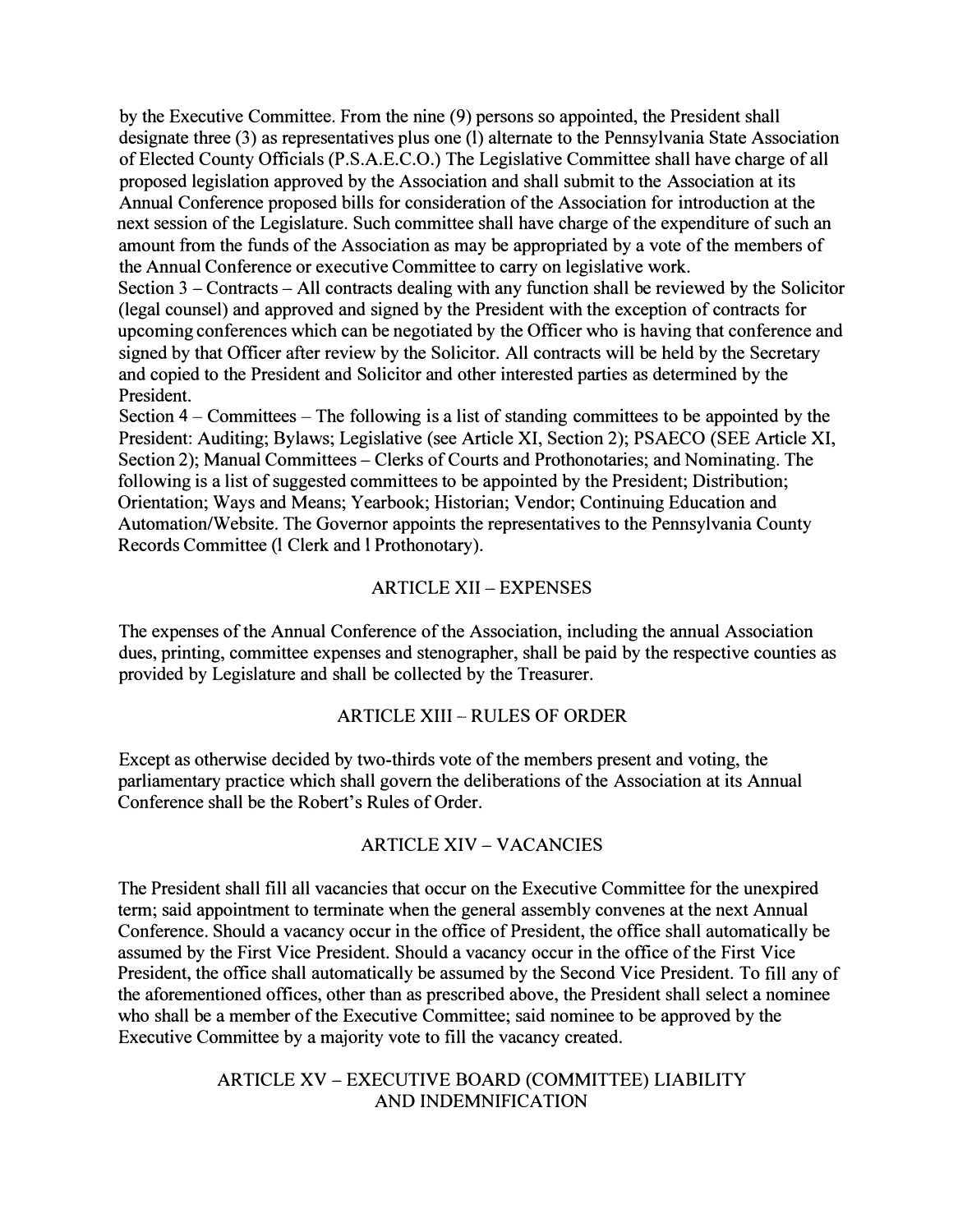Section 1 – In accordance with and to the fullest extent permitted by the Director's Liability Act (15 Pa. C.S.A. Chapter 5B), no person who is or was a member of the board shall be personally liable for monetary damages as such for any action taken, or failure to take action as a member of the board, unless:

(a) the member has breached of failed to perform any duties his/her office as defined in 15 Pa. C.S.A. Chapter 5B (relating to standard of care and justifiable reliance); and

(b) the breach of failure to perform constitutes self-dealing, willful misconduct, or recklessness. Section 2 - If Pennsylvania law hereafter is amended to authorize the further elimination of or limitation on the liability of directors, then the liability of a member of the board, in addition to limitation on personal liability provided therein, shall be limited to the fullest extent permitted by amended Pennsylvania law.

Section 3 – The Board shall indemnify each person who is or was a member or officer of the Board or of any other corporation or other entity which he/she served as such at the request of the Board, against any and all liability and reasonable expense that may be incurred in connection with or resulting from any claim, action, suit, or proceeding ( whether brought by or in the right of the Board of such corporation or otherwise), civil or criminal, or in connection with an appeal relating thereto, in which he/she may become involved, as party or otherwise ( other than a party plaintiff suing on his/her own behalf or in the right of the board), by reason of being or having been a member or officer of the Board or of such other corporation or entity, or by reason of any past or future action taken or not taken in his/her capacity as such member or officer, whether or not he/she continues to be such at the time such liability or expense is incurred, except where there shall have been a judgment rendered by a court specifically finding that the action or conduct of such member or officer constituted willful misconduct or recklessness. As used in this Article, the terms "liability: and "expense" shall include, but shall not be limited to, counsel fees and disbursements and amounts of judgments, fines, and penalties against, and amounts paid in settlement by a member or officer. Expenses incurred with respect to any claim, action, suit, or proceeding described above may be advanced by the Board prior to the final disposition thereof upon receipt of an undertaking by or on behalf of the recipient to repay such amount if it shall ultimately be determined that he/she is not entitled to indemnification under this Article. The right of indemnification provided in the Article shall be in addition to any rights to which any person concerned may otherwise be entitled to by contract or as a matter of law and shall inure to the benefit of the heirs, executors, and administrators of any such person. The Board shall have the power to purchase and maintain insurance on behalf of any person who is or was a member or officer of the Board, or is or was serving at the request of the Board as a director, officer, employee, or agent of another corporation or other entity, against any liability asserted against him/her and incurred by him/her in such capacity, or arising out of his/her status as such whether or not the Board would have the power to indemnify him/her against such liability under the provisions of this Article.

Section 4 – The intent of the Article is to protect and indemnify the members of the Board and officers against any liability to the fullest extent permitted by law in consideration of the services they render to the Board. Nothing contained in this Article shall be construed to limit or impair any other provisions of any other document providing protection or indemnification, including, but not limited to, the provisions contained in 15 Pa. C.S.A. Chapter 7B.

# ARTICLE XVI - AMENDMENTS TO BYLAWS

Amended only at Annual Conference by a two-thirds vote of the active Association Members present in General Assembly. Proposed amendments shall be presented to President and